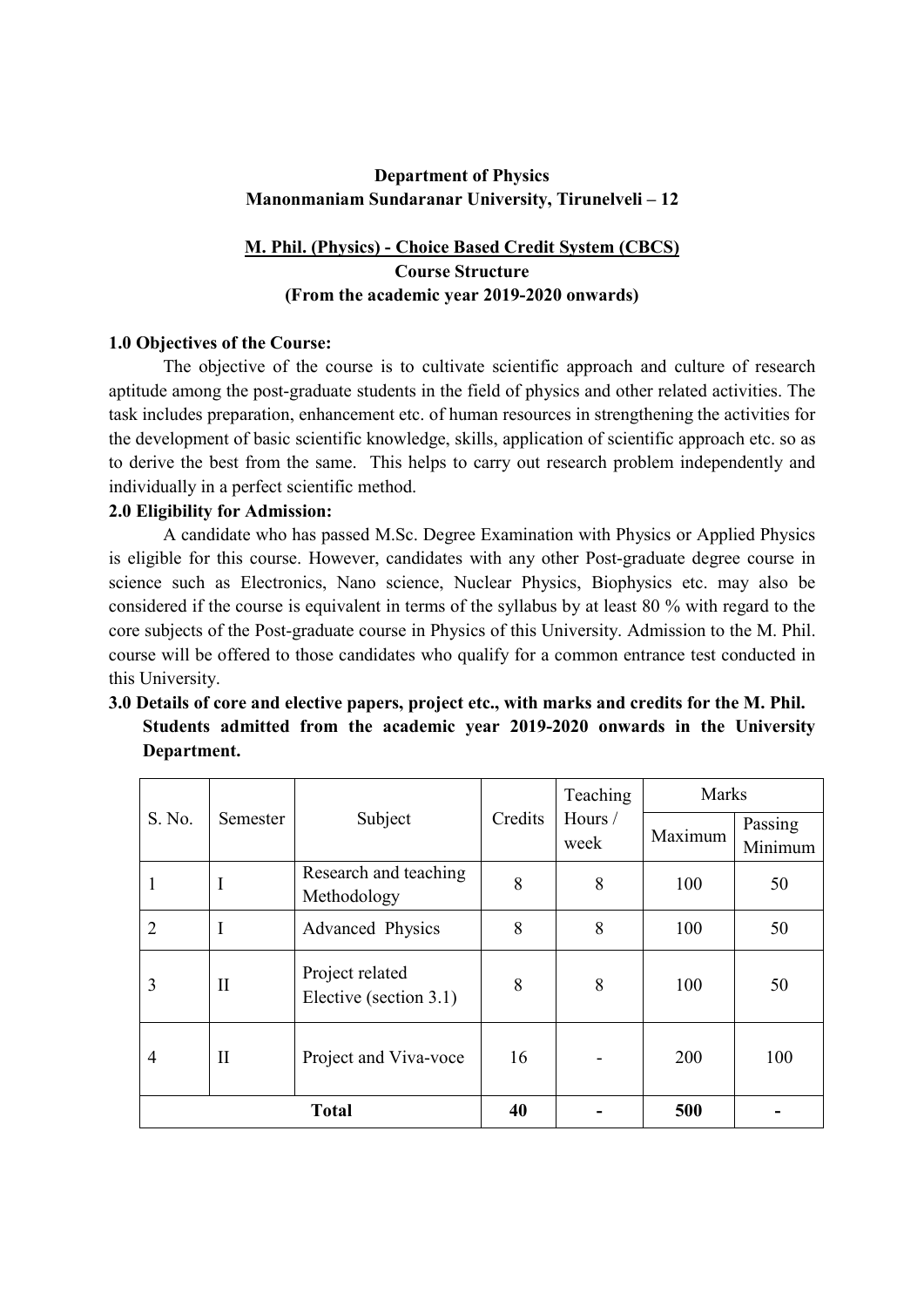## **3.1 Semester II :**

Project related elective papers are offered to the students as below and any one of the same is to be selected by each student:

- a) Materials Science b) Nanomaterials c) Space Physics
- d) Crystal Growth e) Thin film film f) Electronic structure calculation
	-
- 
- 
- g) Non linear dynamics h) Medical Physics i) Radiation Physics
- j) Alternative energy conversion devices k) Lasers and applications

# **4.0 Scheme of Evaluation:**

## **4.1 Theory papers:**

For evaluation of the theory papers, the marks of the continuous Internal Assessment and External examination will be in the ratio of 25: 75.

# (a) Continuous Internal Assessment:

The marks for continuous internal assessment of 25 is split into three components, viz., 15 marks for the internal test, 5 for the Seminar and 5 for the Assignment activities. There will be three internal tests, each for a maximum of 45 marks and for a limited portion of the syllabus in all the theory papers. Each test will be held for duration of two hours. Each internal test question paper shall consist of sections A and B. Section - A contains five questions, out of which three have to be answered where each question carries 5 marks. In section - B, three questions have to be answered out of five where each carries a maximum of 10 marks. An average of the marks obtained in the best two tests will be taken into account for a maximum of 15 marks.

# (b) External Examinations:

At the end of each semester, external examinations will be conducted for the theory papers. The question paper pattern for the theory subjects shall consist of sections A and B. Section A contains five numbers of questions from five units, one from each unit with internal choices in the form of either (a) or (b). Each question carries a maximum of 5 marks. The same pattern is followed for section B with each question carrying a maximum of 10 marks. Thus, each question paper is set for a maximum of 75 marks.

# **4.2 Project work:**

The project work shall be based on research oriented topics both in the fields of theoretical and experimental Physics under the guidance of a faculty member of the Department as a Project Supervisor. After completion of the project work by the end of semester II, each student should submit two copies of the project report / dissertation / thesis to the Department on or before the date notified for the same. A maximum of 200 marks will be awarded for the project. A maximum of 75 marks will be awarded for the project as internal marks by the Project Supervisor. The external evaluation of the project report / dissertation / thesis (by both the Internal and External examiners), carries a maximum of 75 marks. The marks awarded for the project viva-voce examination by both the Internal and External examiners will be a maximum of 50. The Internal examiner will be the Project Supervisor and the External examiner will be one of the other faculty members of the Department.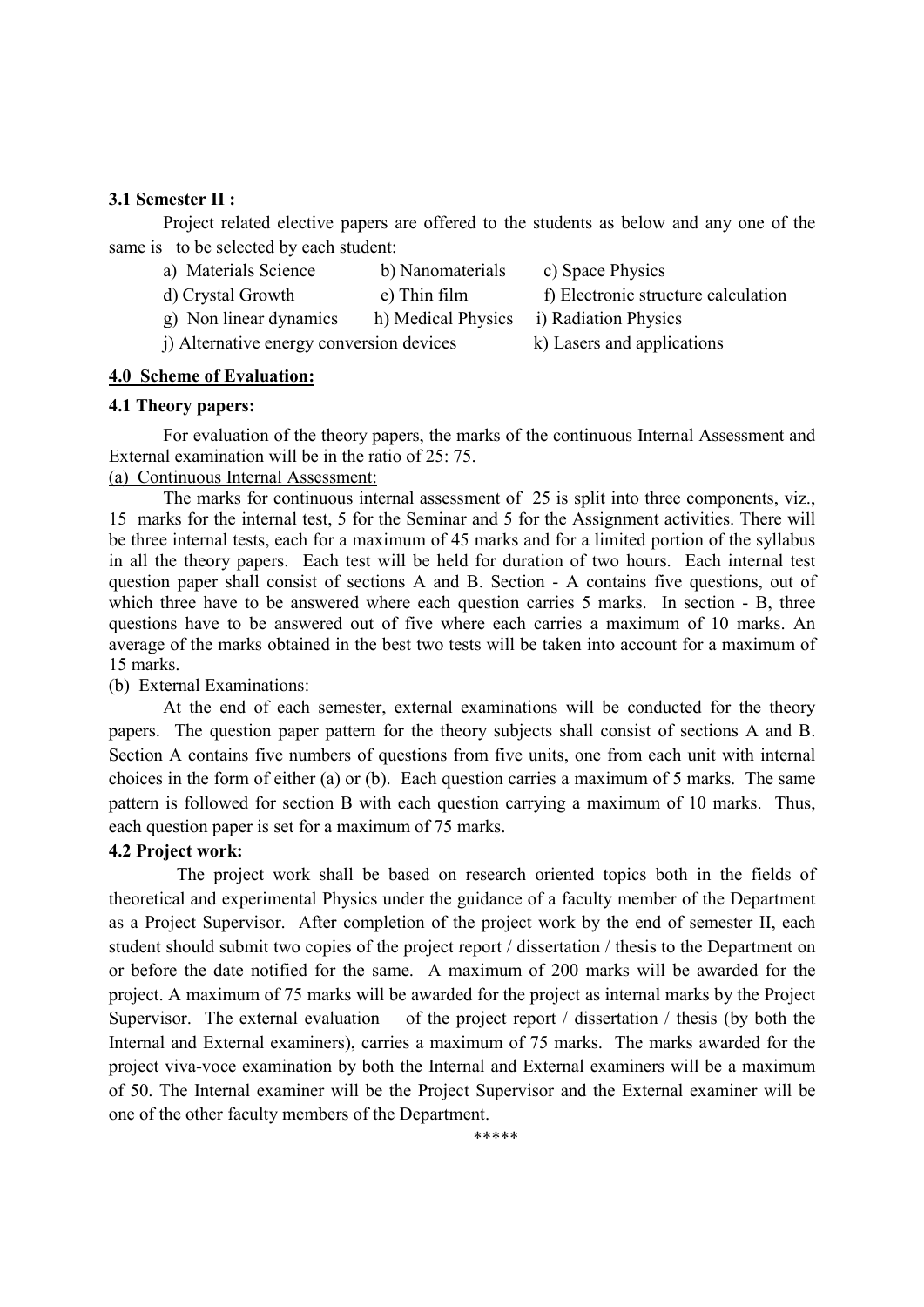# **PAPER – 1: RESEARCH AND TEACHING METHODOLOGY**

Preamble: To introduce the knowledge on research. This paper provides a broad knowledge on methods of research**,** problem solving and analytical techniques

## **Unit - I: Research Methodology (12 hrs)**

Methods of Research and Methodology of Research – Types of Research – Selection of Research Topic and Problem – Literature survey – Reference collection – Internet and its applications – Inflibnet - Accessing the current status – Mode of Approach – Actual Investigation – Results and Conclusion – Presenting a paper in a Scientific Seminar – - Art of writing a Research Paper – Layout of M.Phil. Dissertation

## **Unit - II: Statistical Methods And Simulations (12 hrs)**

Statistical description or data: Mean, Variance, Skewness, Median, Mode; Distributions: Binomial, Poisson, Gaussian – Student's t-test and chi-square test - Simulation studies ( theory only): Generation of uniform random numbers by Park - Miller method – Gaussian random number generation – Box-Muller method – Basic ideas of Monte-Carlo method – Evaluation of definite integrals and value of  $\pi$ .

## **Unit – III: Numerical Methods (12 hrs)**

Curve fitting: straight line and exponential, Numerical integration: Composite Trapezoidal rule, Interpolation: Newton's forward and backward interpolation – Numerical integration – Ordinary differential equation: Fourth order Runge-Kutta method – Eigen value problem

## Unit – IV: Analytical Techniques (14 hrs)

Analytical techniques –X - Ray Diffraction – SEM and TEM techniques – XPS – TG-DTA – Hall measurement – VSM and EDAX

## **Unit – V: Methodology of Teaching (10 hrs)**

Teaching – Objectives of Teaching, Phases of Teaching – Teaching Methods: Lecture Method, Discussion Method, Discovery Learning, Inquiry, Problem Solving Method, Project Method, Seminar – Integrating ICT in Teaching: Individualised Instruction, Ways for Wffective Presentation with Power Point – Documentation – Evaluation: Formative, Summative & Continuous and Comprehensive Evaluation – Later Adolescent Psychology: Meaning, Physical, Congnitive, Emotional, Social and Moral Development – Teaching Later Adolescents.

- 1. J. Anderson, B.H. Durstan and M.Poole, Thesis and Assignment Writing ( Wiley Eastern, New Delhi,1977 )
- 2. Rajammal P. Devadas, A Handbook of Methodology of Research ( S.R.K. Vidyalaya Press, Chennai, 1976 )
- 3. G.B.Arfken and H.J.Weber, Mathematical Methods for Physicists (Academic Press,2005)
- 4. C.R.Kothari, Research methodology methods and techniques
- 5. Vijaya How to teach science
- 6. J A Belk: Electron Microscopy and Microanalysis of Crystalline Materials ( Applied Science Publishers), 1979.
- 7. K.P.N. Murthy, Monte Carlo Basics ( ISRP, Kalpakkam, 2000 )
- 8. K.P.N. Murthy: Monte-Carlo Methods ( University Press, 2004 )
- 9. Louis A. Pipes and Lawrence R. Harvill: Mathematical Physics for Engineers and Physicists ( McGraw Hill International, Singapore, 1971 )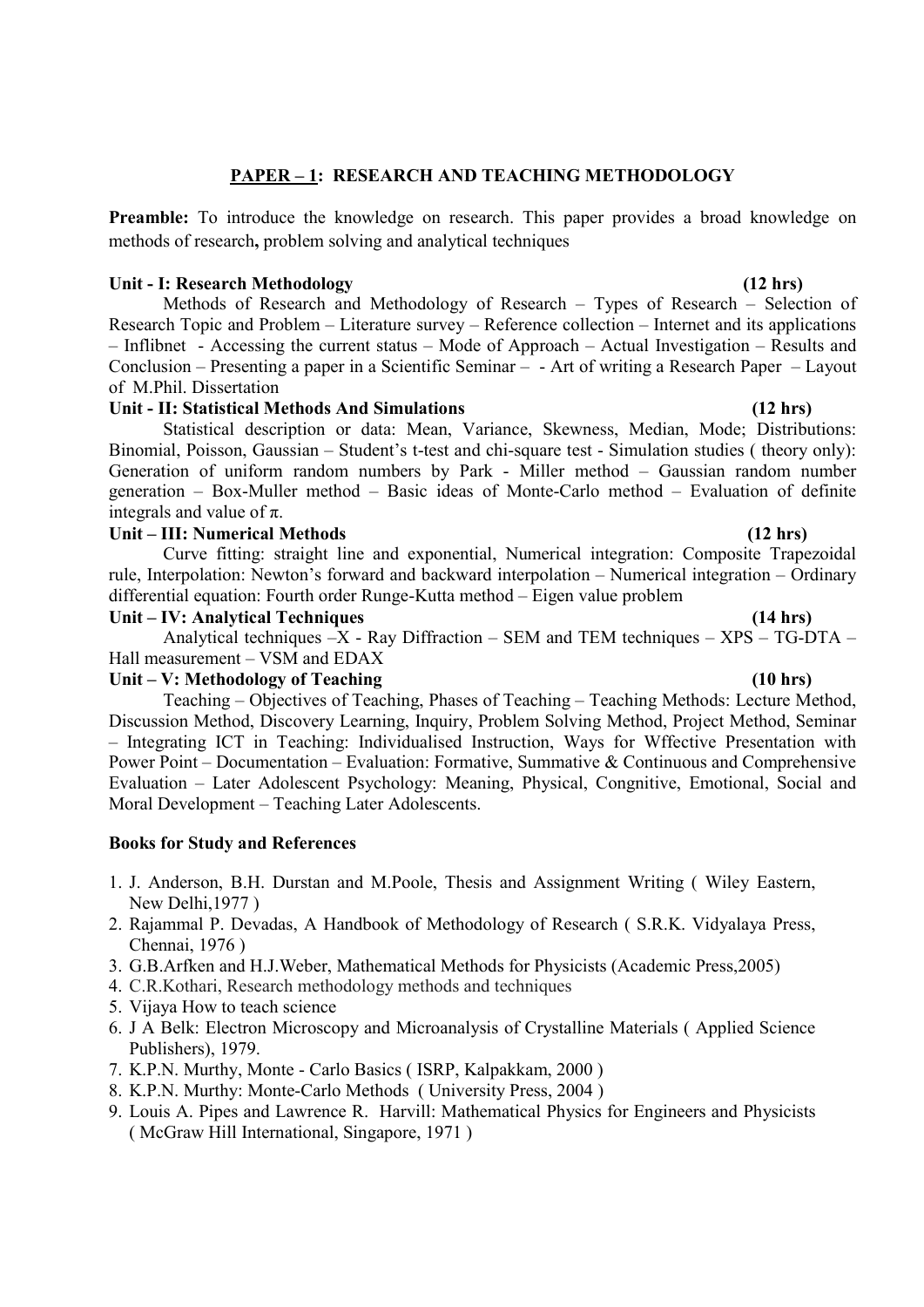- 10. Hobarl H. Willard, Lynne L. Merritt, Jr., and John A. Dean, Instrumental Methods of Analysis<br>11. San
- 11. Sampath K, Panneerselvam, A & Santhanam S (1984). Introsuction to educationaltechnology. (2<sup>nd</sup> revised ed.) New Delhi:Sterling Publishers.
- 12. Sharma. SR (2003) Effective classroom teaching modern methods, tools & techniques. Jaipur: Mangal Deep
- 13. Vendanayagam EG (1989). Teaching technology for college teachers. New York: Sterling Publishers.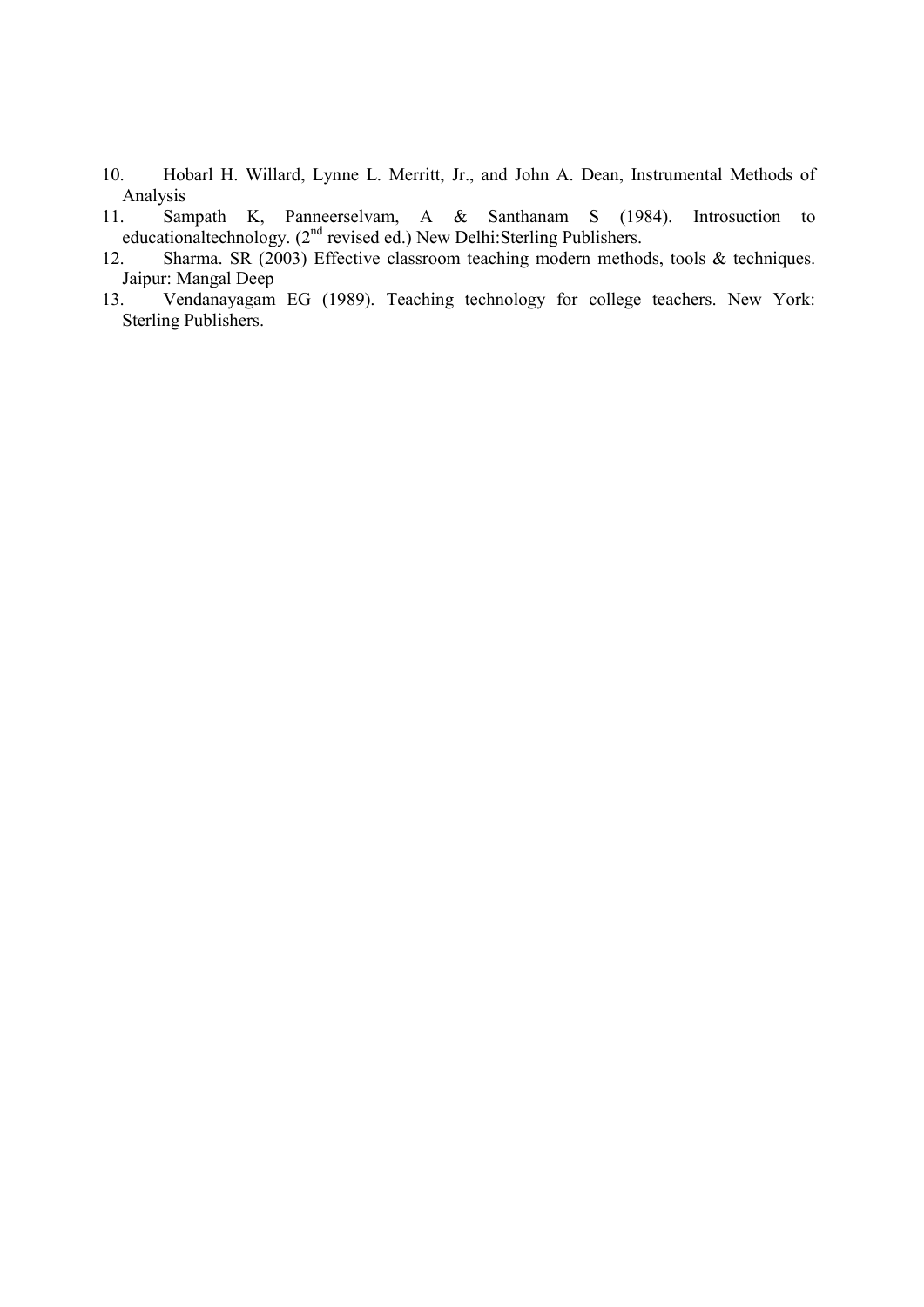# **Paper - 2: ADVANCED PHYSICS**

**Preamble:** To impart knowledge on various materials of technological importance. To make the students learn the basics of quantum mechanical calculations, nanomaterials, thin films, environmental physics and biophysics

## **Unit - I: Quantum Mechanical Calculations (12 hrs)**

Molecular orbital theory - Basis set – Electronic structure methods – Semi empirical methods – *Ab initio* methods - density functional theory methods – Z-matrix - geometry optimization – Harmonic Vibrational analysis – Atoms in molecules charges and bond order – Potential energy surface – Mullican population analysis – Vibrational circular dichroism intensities – Softwares: MOPAC, Gaussian.

## Unit - II: Nanomaterials (12 hrs)

Nanomaterials: Salient features – Different methods of fabrication – Physical and chemical methods - Characterisation – Effect of size on various physical properties – Applications – Quantum wells, wires, dots – Fullerenes – Nanotubes – Carbon Nanotubes **Unit - III: Thin Films (12 hrs)**

 Thin films - Fundamentals and Salient features – Different methods of preparation – Solution growth - Spray Pyrolysis – Electrodeposition - Thermal evaporation – Flash evaporation – Electron beam evaporation – Thickness measurement method – Applications of thin films.

## **Unit - IV: Environmental Physics (12 hrs)**

UV radiation impact on human health – Ozone formation – Depletion of Ozone layer – Conservational methods – Montreal Protocol – Effect of Nuclear Radiation - Radioactive Pollution – IR radiation and its effect – Green house effect – Global warming – Impact of microwave radiation. **Unit - V: Biophysics (12 hrs)** 

# Molecular alphabets of life (Amino acids, nucleic acid bases, saccharides and lipids) – Roles of biomolecules in biological functions – Geometry of biomolecules – Conformation and Configuration – Lennord-Jones potential – Basis of molecular interactions – Various bonds involved in structural stabilization of biomolecules

- 1. Rodney Cotterill: Biophysics: An Introduction ( John Wiley & Sons ), 2003.
- 2. G. Cao: Nanostructures & Nanomaterials: Synthesis, Properties & Applications, (Imperial College Press ), 2004.
- 3. B.D. Cullity: Elements of X-ray diffraction, (Addison Wesley, London ), second edition, 1977.
- 4. A.Goswami: Thin film fundamentals ( New Age international (P) Ltd., New Delhi), 2006. Charles P. Poole Jr and Frand J. Owens : Introduction to Nanotechnology, ( John Wiley & Sons ), 2003.
- 5. Vasantha Pattabhi, Gautham N: Biophysics (Narosa Publishing House, 2<sup>nd</sup>Edition), 2011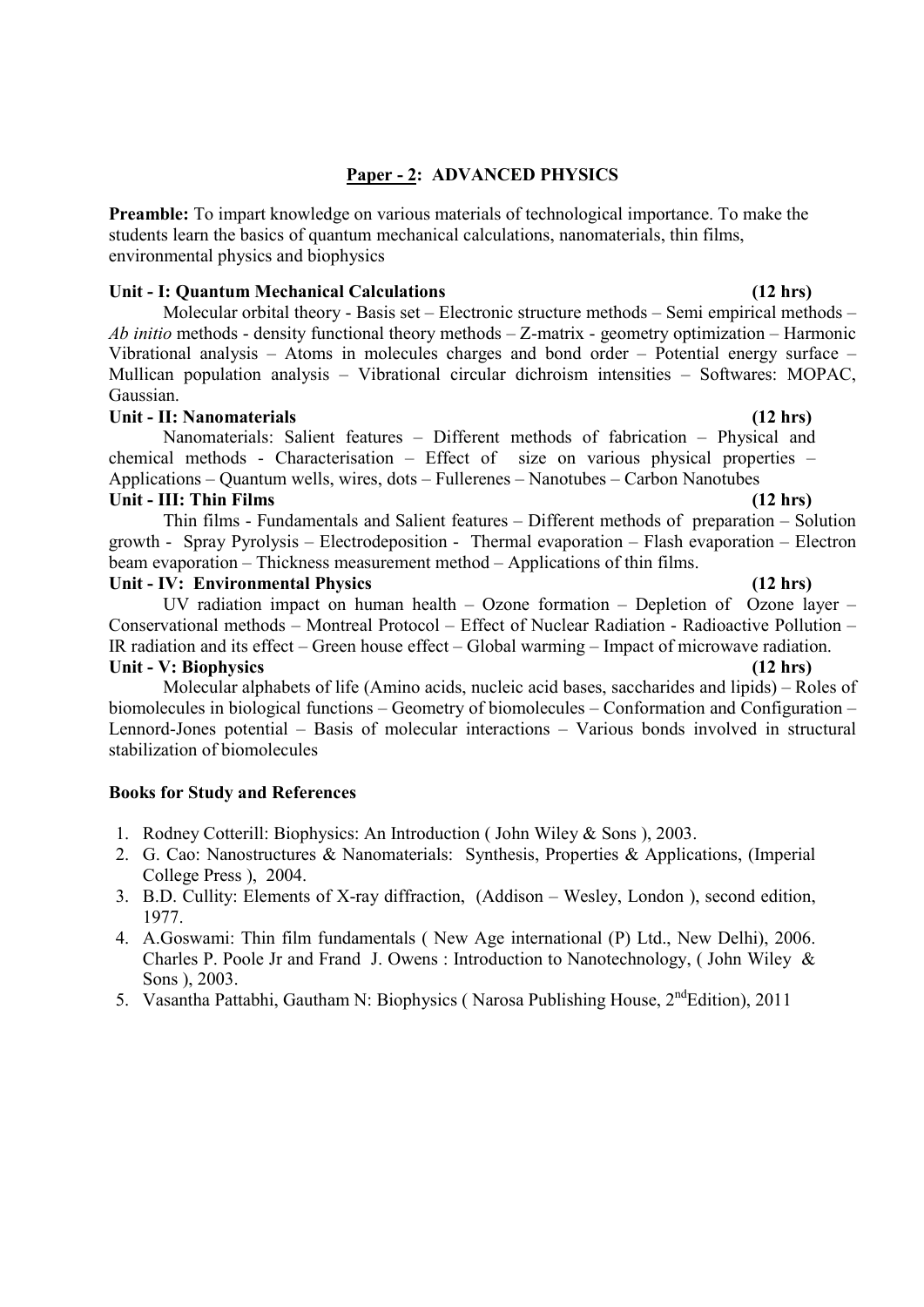## **Paper - 3(a): MATERIALS SCIENCE**

**Preamble:** To expose the students with theoretical aspects of materials science. To provide the knowledge about phase diagrams, mechanical properties, ceramics, polymers, plastics and crystals.

## **Unit – I: Phase Diagrams (12 hrs)**

 Solid solutions and intermediate phases – Equilibrium phase diagrams, Cu-Ni, Pb-Sn, Al-Cu system phase diagrams – Free energy and equilibrium phase diagrams – Nucleation and growth – Martenstic transformation – Strengthening mehanisms – Iron-Carbon system – Alloy steels – Aluminium-Copper system – Copper-Zinc system – Corrosion

### **Unit - II: Mechanical Properties (12 hrs)**

 Stress- Strain curve – Elastic deformation: Characteristics, Atomic mechanism, Sheer stress, Bulk modulus, Strain energy, Strain deformation – Viscous deformation: Spring-Dashpot models – Anelastic and Viscoelastic deformation: Viscoelastic models – Plastic deformation: Dislocations and Stress-strain curves, Plasticity theory – Fracture: Ideal fracture, Brittle fracture, Fracture mechanics, Cohesive models, Ductile fracture – Mechanical testing

### **Unit - III: Ceramics (12 hrs)**

 Structure of ceramics – Production of ceramics: Raw materials, Forming and Post-forming processes – Production of glass: Melting of glass, Glass forming and annealing – Mechanical properties of ceramics – Wear and erosion resistance – Thermal shock – Silica-Alumina system – Commercial systems: Zirconia, Sialones, Cement and Concrete

## **Unit - IV: Polymers and Plastics (12 hrs)**

 Molecular structure: Monomers & Polymers, Synthesis, Molecular weight measurement, Branching & Tacticity, Copolymets and blend – Mechnaics of polymer chain: Freely jointed chains, Entanglements, Rubber elasticity – Thermoplastic melts: Viscosity, Shear thinning, Processing, Extrusion – Amorphous polymers: Solidification, glass transition, Various models – Crystalline polymers – Crosslinked polymers: Elastomers, Thermosets – Liquid crystal polymers – Mechanical properties: Stress-Strain behaviour – Chemical properties

## **Unit - V: Crystals (12 hrs)**

 Crystal growth from solution – Melt growth techniques: Bridgman method, Czochralski crystal pulling technique, Crystal growth from Vapour phase – Crystal Imperfections – Point defects: Vacancies, interstitals, Impurities, electronic defects – Lline defects: Edge dislocation, Screw dislocation – Surface defects: Grain boundaries, Tilt boundaries, Twin boundaries, Stacking faults, Ferromagnetic domain walls – Volume defects: Cracks, Voids

- 1. J.C.Anderson, K.D.Leaver, P. Leevers and R.D.Rowlings, Materials Science for Engineers, Nelson Thomas Ltd, First Indian reprint, 2010
- 2. M.Arumugam, Materials Science, Anuradha Agencies, Publishers, Sechond Edition, Fifth Reprint, 2005
- 3. R,Balasubramaniam, Materials Science and Engineering, Wiley India (P) Ltd, 2010
- 4. V.Raghavan, Materials Science for Engineering, Prentice Hall of India Pvt Ltd, 2006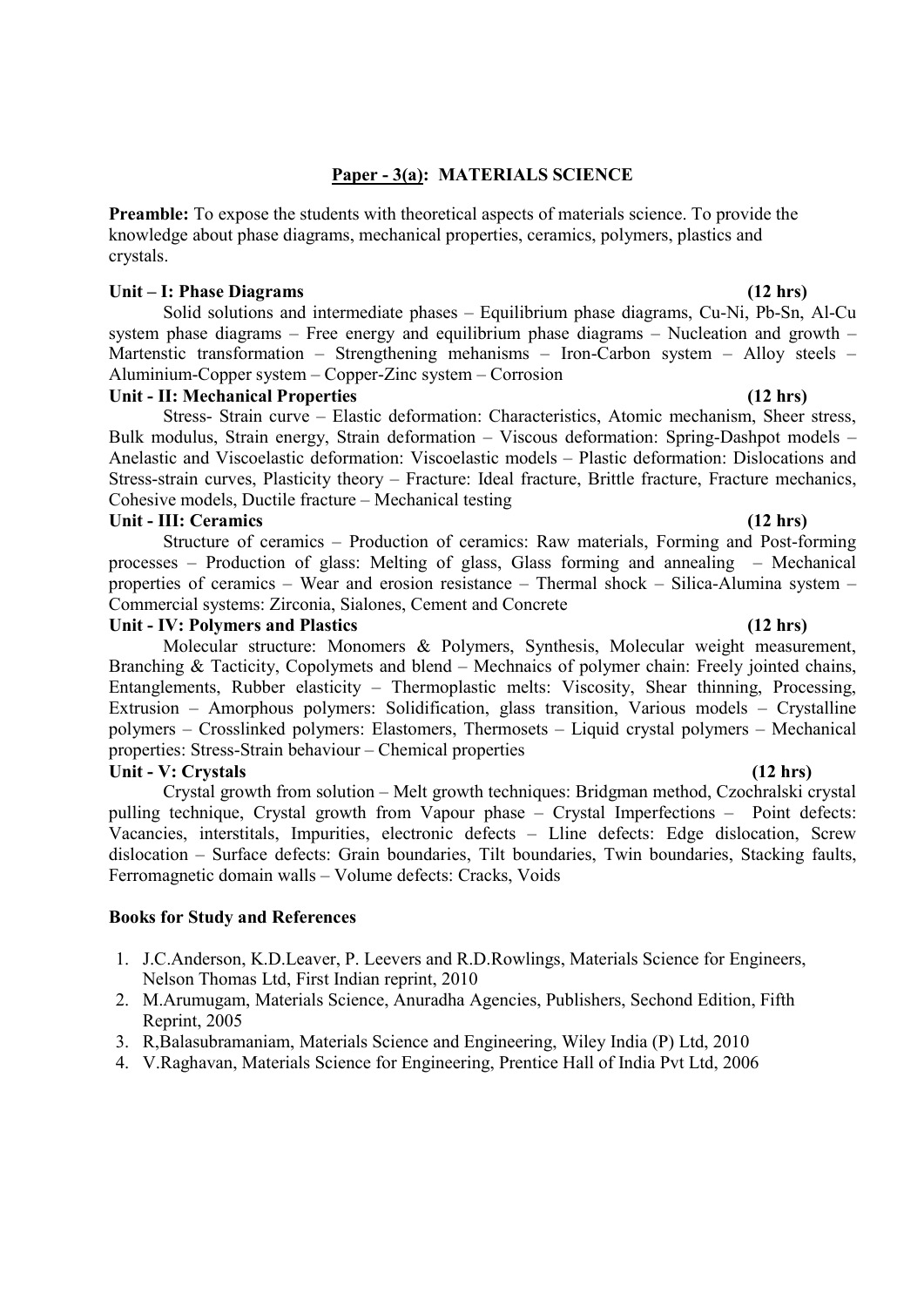## **Paper - 3(b): NANOMATERIALS**

**Preamble:** To felicitates the knowledge on nanomaterials. To make the students understanding the fundamental aspects of nanomaterials, synthesis, nanostructures, properties and characterization techniques

## Unit-I: Synthesis (12 hrs)

Sol-Gel and Precipitation technologies - Ball milling - RF plasma - Combustion Flame - Chemical Vapor Condensation process – Electrodeposition - Laser synthesis - Gas phase condensation - Sonochemical.

## Unit-II: Nanostructures (12 hrs)

Preparation of quantum nanostructures: Preparation - Size and Dimensionality Effects – Excitations - Single-Electron Tunneling - Applications. Nanomachines and Nano devices: Micoelectrochemical systems – Nano electrochemical systems - Molecular and Super molecular switches.

## Unit-III: Properties (12 hrs) **(12 hrs) (12 hrs)**

Properties of Individual Nanoparticles: Metal Nanoclusters – Semiconducting Nanoparticles - Rare Gas and Molecular clusters. Bulk Nanostructured Materials: Solid disordered Nanostructure - Nanostructured crystals.

## Unit - IV: Characterization Techniques **(12 hrs)** (12 hrs)

Structural: Powder XRD & particle size determination, Neutron diffraction; Spectroscopic: X-ray Photoelectron ( XPS ), Photoluminescence, Impedance and Energy Dispersive X-ray ( EDAX ) spectroscopy.

## Unit - V: Characterization Techniques (12 hrs)

Thermal: Differential Thermal Analysis ( DTA ), Differential Scanning Calorimetry (DSC); Microscopic: Atomic Force Microscopy (AFM); Electrical and Magnetic: Four - probe method, Vibrating sample Magnetometer.

- 1. Evgenij Barsoukov and J. Ross Macdonald : Impedance Spectroscopy : Theory, Experiment and Applications, ( John Wiley & Sons, Inc., Hoboken, New Jersey, second edition), 2005.
- 2. G. Cao: Nanostructures & Nanomaterials: Synthesis, Properties & Applications, ( Imperial College Press ), 2004.
- 3. Koch CC, Nanostructured Materials processing, properties and potential applications, Williams Andrew Publishing, Noyes, 2002
- 4. Pavia, Lampman, Kriz and Vyvyan, Spectroscopy, Cengage Learning India Pvt Ltd., 2011.
- 5. Willard, Merritt, Dean and Settle, Instrumental Methods of Analysis. CBS Publishers & Distributors, Delhi, 1986.
- 6. J.Ross Mcdonald, Impedance Spectroscopy Emphasizing solid materials and systems, John Wiley & sons, New York, 1996.
- 7. T. Pradeep, NANO: The Essentials, Tata Mc Graw-Hill Pvt. Ltd., New Delhi, 2007.
- 8. Charles P. Poole Jr & Frank J. Owens, Introduction to Nanotechnology, John Wiley & Sons (Asia) Pvt. Ltd., New Delhi, 2006.
- 9. Jackie Y.Ying, Nanostructured Materials, Academic Press, USA, 2001.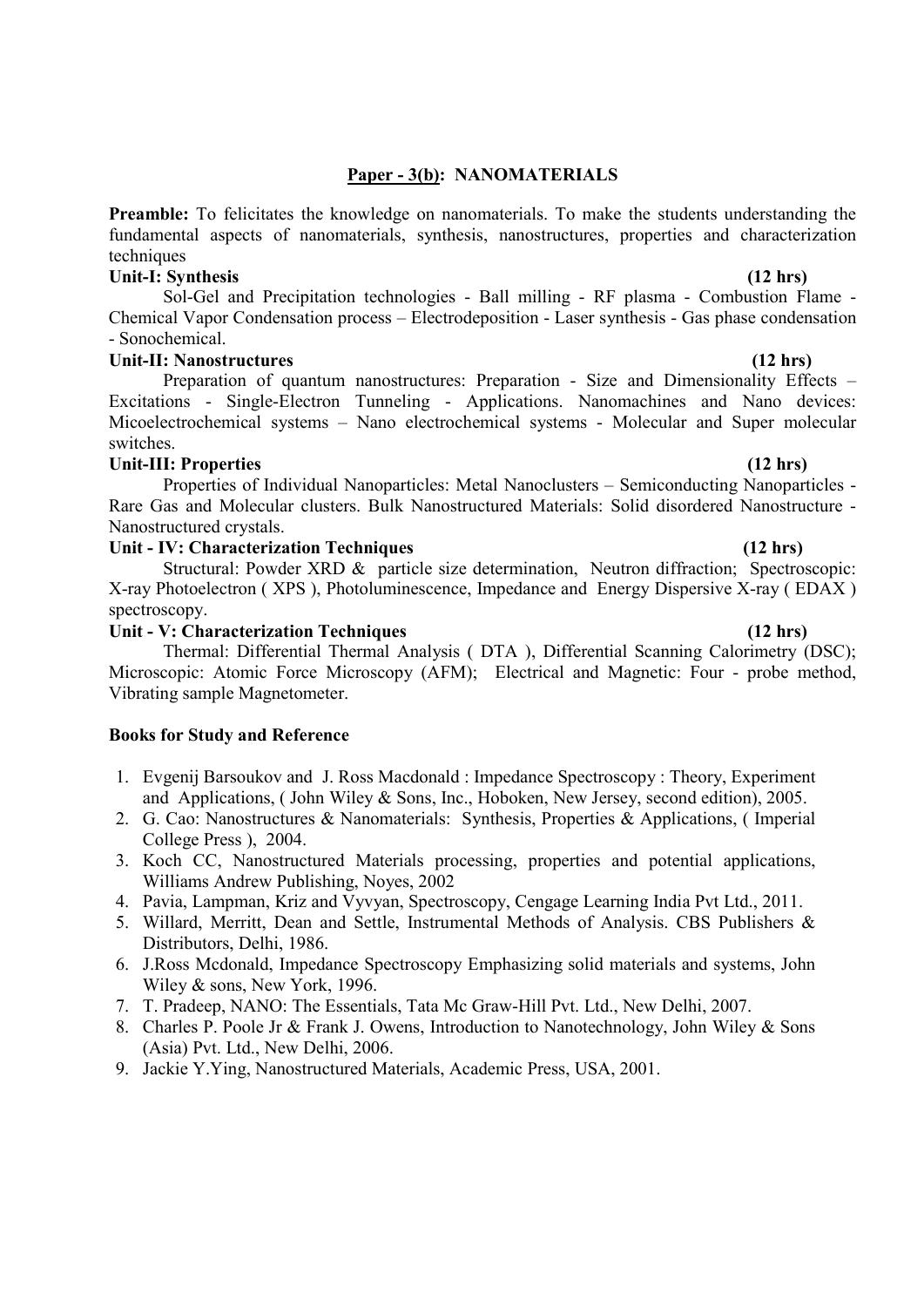# **Paper – 3(c): SPACE PHYSICS**

**Preamble:** To enlighten the students with the concepts of space physics. To make the students understanding the concepts of remote sensing of earth's climate system, space and plasma physics, space weather, introduction to magneto hydrodynamics, x-ray astronomy

## **Unit – I: Remote Sensing of Earth's Climate System (12 hrs)**

Remote sensing of earth's climate system- requirements for remote sensing of climate systemmethodology- constrains- basic concept of remote sensing- surface factors- atmospheric factorsinstrumental factors- using reflected sunlight- global vegetation remote sensing- using thermal emission- global sea surface temperature measurement- radar altimetry- surface effects- atmospheric effects- ocean and ice monitoring by radar altimetry.

## Unit - II: Space and Plasma Physics **(12 hrs)** (12 hrs)

Basic plasma physics- principle- application- space plasma- the frozen in-flux-MHD plasma waves- solar wind and IMF- collision less shocks- bow shocks- shock jumps- shock structure- shock acceleration- magnetic reconnection- terrestrial magnetosphere- closed, open and flux transfer eventsstorms , sub storms- solar wind interaction with ionosphere- planets- insulator bodies(moon)- comets. Unit – III: Space Weather (12 hrs)

Space weather- structure of sun- solar cycle- solar activity- coronal heating. The solar windwind- Aurora- Auroral sub storms- co-rotating interaction region(CIR)- solar flares- the ionospheresolar energetic particle events(SEP)- coronal mass ejections(CME) and geomagnetic storms- Halo CME's- interplanetary CME's- magnetic clouds.

# **Unit - IV: Introduction to Magneto Hydrodynamics (12 Hrs)**

Maxwell's equations in MHD- magnetic Reynold's number- Alfven speed- plasma beta parameter- force free magnetic field- magnetic buoyancy- magneto ststic equilibrium- magnetic reconnection- current sheet- acoustic waves- Alfven waves compressional Alfven waves- magneto acoustic waves- inertial waves.

## **Unit – V: X-Ray Astronomy (12 hrs)**

Origin of X-rays astronomy- X-ray binaries- black hole- neutron stars- pulsars- white dwarfsclusters of galaxies.

- 1. Thomas E Cravens, Physics of Solar System Plasma, ( Cambridge University Press ), 1997.
- 2. Thomas I Gombosi, Physics for Space Environment, ( Cambridge University Press ), 2004.
- 3. Louise K Hara and Keith O Mason, Space Science, ( University of London, World Scientific Publishing Co.), 2004.
- 4. Margaret G Kivelson and Christopher T Russell, Introduction to Space Physics, ( Cambridge University Press ), 1995.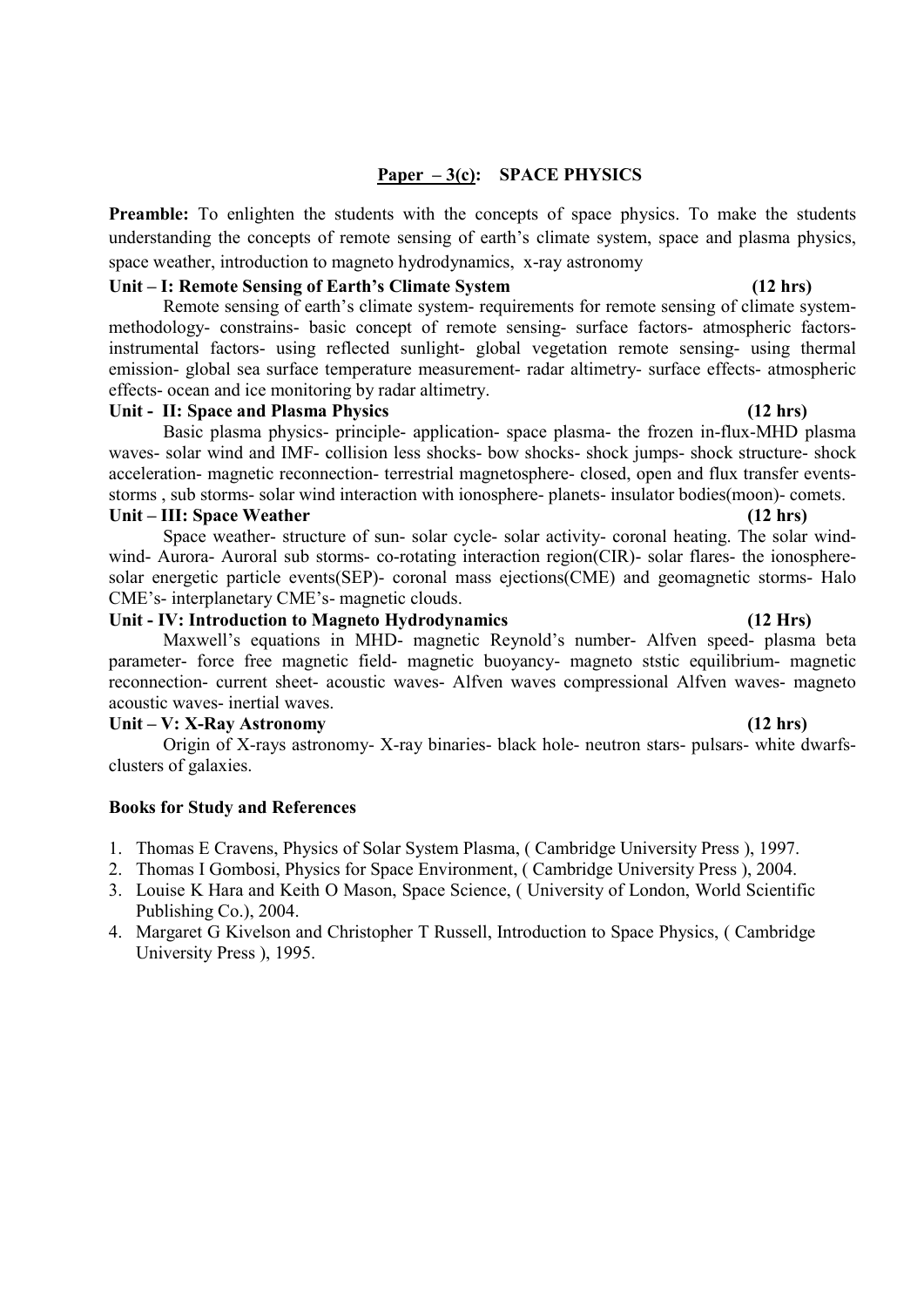# **Paper – 3(d) : CRYSTAL GROWTH**

**Preamble:** To introduce the knowledge on crystal growth and characterization. To expose the students with theories of nucleation & crystal growth, crystal growth from various techniques such as, solution, melt and vapour phase and their characterization.

## Unit – I: Fundamentals of Crystal Growth (12 hrs)

Importance of crystal growth – Classification of crystal growth methods – Basic steps: Generation, transport and adsorption of growth reactants – Nucleation: Kinds of nucleation –Classical theory of nucleation: Gibbs Thomson equations for vapour and solution – Kinetic theory of nucleation – Becker and Doring concept on nucleation rate – Energy of formation of a spherical nucleus – Statistical theory on nucleation: Equilibrium concentration of critical nuclei, Free energy of formation.

# Unit – II: Theories of Crystal Growth (12 hrs)

An introductory note to Surface energy theory, Diffusion theory and Adsorption layer theory – Concepts of Volmer theory, Bravais theory, Kossel theory and Stranski's treatment – Twodimensional nucleation theory: Free energy of formation, Possible shapes and Rate of nucleation – Mononuclear, Polynuclear and Birth and Spread models – Modified Birth and Spread model – Crystal growth by mass transfer processes: Burton, Cabrera and Frank (BCF) bulk diffusion model, Surface diffusion growth theory.

## **Unit – III: Experimental Crystal Growth-Part-I: Melt Growth Techniques (12 hrs)**

Basics of melt growth – Heat and mass transfer – Conservative growth processes: Bridgman-Stockbarger method – Czochralski pulling method – Kyropolous method – Non-conservative processes: Zone-refining – Vertical and horizontal float zone methods – Skull melting method – Vernueil flame fusion method.

# **Unit – IV: Experimental Crystal Growth-Part-Ii: Solution Growth Techniques (12 hrs)**

Growth from low temperature solutions: Selection of solvents and solubility – Meir's solubility diagram – Saturation and supersaturation – Metastable zone width – Growth by restricted evaporation of solvent, slow cooling of solution and temperature gradient methods– Crystal growth in Gel media: Chemical reaction and solubility reduction methods – Growth from high temperature solutions: Flux growth Principles of flux method – Choice of flux – Growth by slow evaporation and slow cooling methods – Hydrothermal growth method.

# **Unit –V: Experimental Crystal Growth-Part-Iii: Vapour Growth Techniques (12 hrs)**

Basic principles – Physical VapourDoposition (PVD): Vapour phase crystallization in a closed system – Gas flow crystallization – Chemical Vapour Deposition (CVD): Advantageous and disadvantageous – Growth by chemical vapour transport reaction: Transporting agents, Sealed capsule method, Open flow systems – Temperature variation method: Stationary temperature profile, Linearly time varying temperature profile and Oscillatory temperature profile.

- 1. 'Crystal Growth Processes' by J.C. Brice, 1986, John Wiley and Sons, New York.
- 2. 'Crystallization' by J.W. Mullin, 2004, Elsevier Butterworth-Heinemann, London.
- 3. 'Crystal Growth: Principles and Progress' by A.W. Vere, 1987, Plenum Press, New York.
- 4. 'Crystals: Growth, Morphology and Perfection' by Ichiro Sunagawa, 2005, Cambridge University Press, Cambridge.
- 5. 'Crystal Growth' by B.R. Pamplin, 1975, Pergamon Press, Oxford.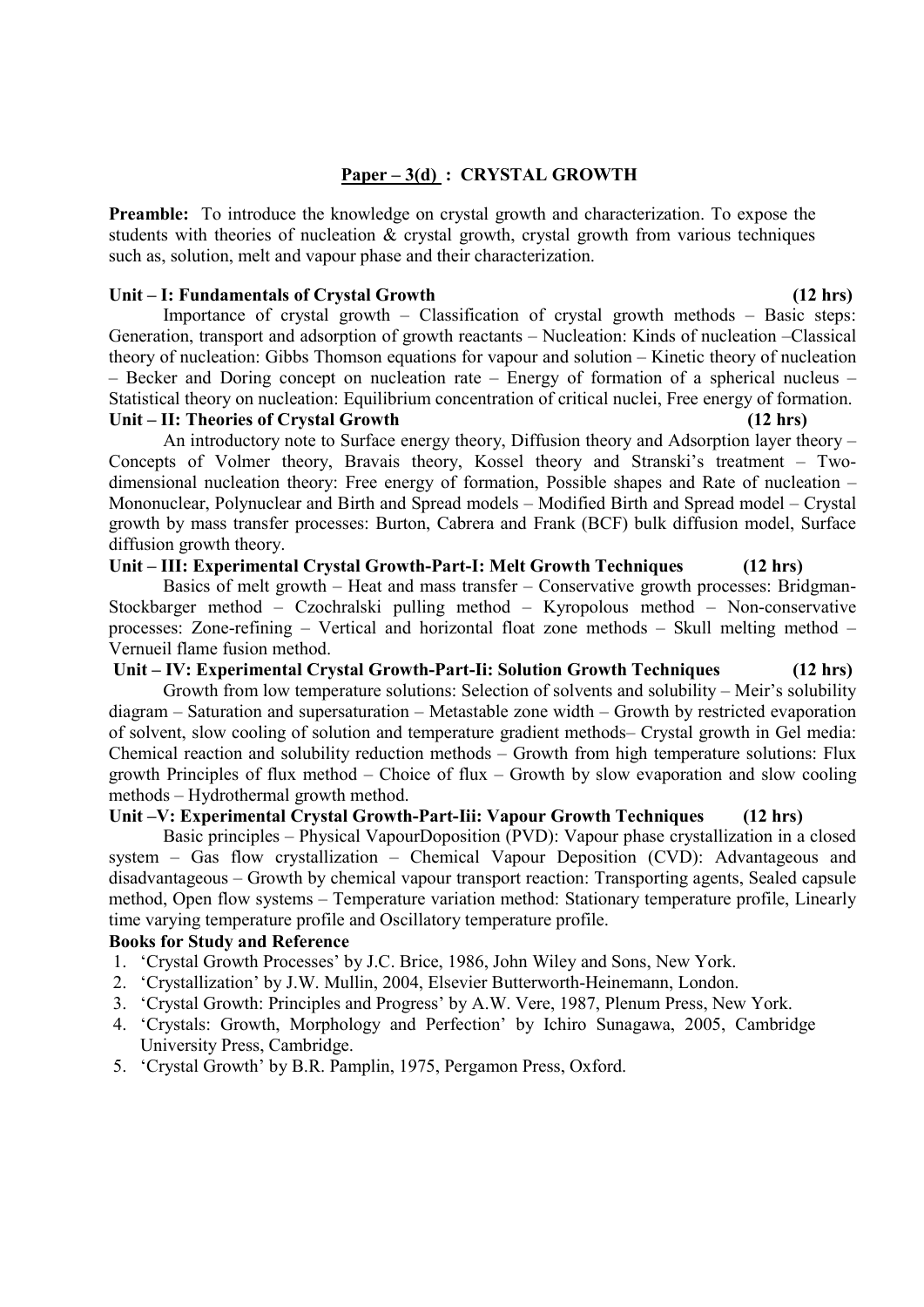# **PAPER – 3 (e): Thin film**

**Preamble:** To expose the students with knowledge of understanding the basic preparation and to get knowledge about the various properties of thin films. To make the understand the preparation and various necessary techniques used for analyzing the thin films

### Unit- I: Preparation of Thin Films (12 hrs)

Spray pyrolytic process – characteristic feature of the spray pyrolytic process – ion plating – Vacuum evaporation – Evaporation theory – The construction and use of vapour sources – sputtering Methods of sputtering – Reactive sputtering – RF sputtering - DC planar m magnetron sputtering .

## **Unit - II: (Thickness Measurement and Nucleation and Growth in Thin Film (12 hrs)**

Thickness measurement: electrical methods – optical interference methods – multiple beam interferometry – Fizeau – FECO methods – Quartz crystal thickness monitor. Theories of thin film nucleation – Four stages of film growth incorporation of defects during growth.

## **Unit - III: Electrical Properties of Metallic Thin Films (12 hrs)**

Sources of resistivity in metallic conductors – sheet resistance - Temperature coefficient of resistance (TCR) – influence of thickness on resistivity – Hall effect and magneto resistance – Annealing – Agglomeration and oxidation.

### **Unit - IV: Transport Properties of Semiconducting and Insulating Films (12 hrs)**

Semiconducting films ; Theoretical considerations - Experimental results – Photoconduction – Field effect thin films – transistors, Insulation films Dielectric properties – dielectric losses – Ohmic contracts – Metal – Insulator and Metal – metal contacts – DC and AC conduction mechanism

## **Unit - V: Optical Properties of Thin Films and Thin Films Solar Cells (12 hrs)**

Thin films optics –Theory – Optical constants of thin films – Experimental techniques – Multilayer optical system – interference filers – Antireflection coating ,Thin films solar cells : Role, Progress , and production of thin solar cells – Photovoltaic parameter, Thin film silicon (Poly crystalline) solar cells : current status of bulk silicon solar cells – Fabrication technology – Photo voltaic performance : Emerging solar cells : GaAs and CulnSe.

- 1. Hand book of Thin films Technology: L I Maissel and R Clang .
- 2. Thin film Phenomena : K L Chopra .
- 3. Physics of thin films, vol. 12 , Ed George Hass and others .
- 4. Thin films solar cells K L Chopra and S R Das .
- 5. Thin films processes J L vilsan
- 6. vacuum deposition of thin films L Holland .
- 7. The use of thin films in physical investigation J C Anderson.
- 8. Thin films technology Berry, Koil and Harri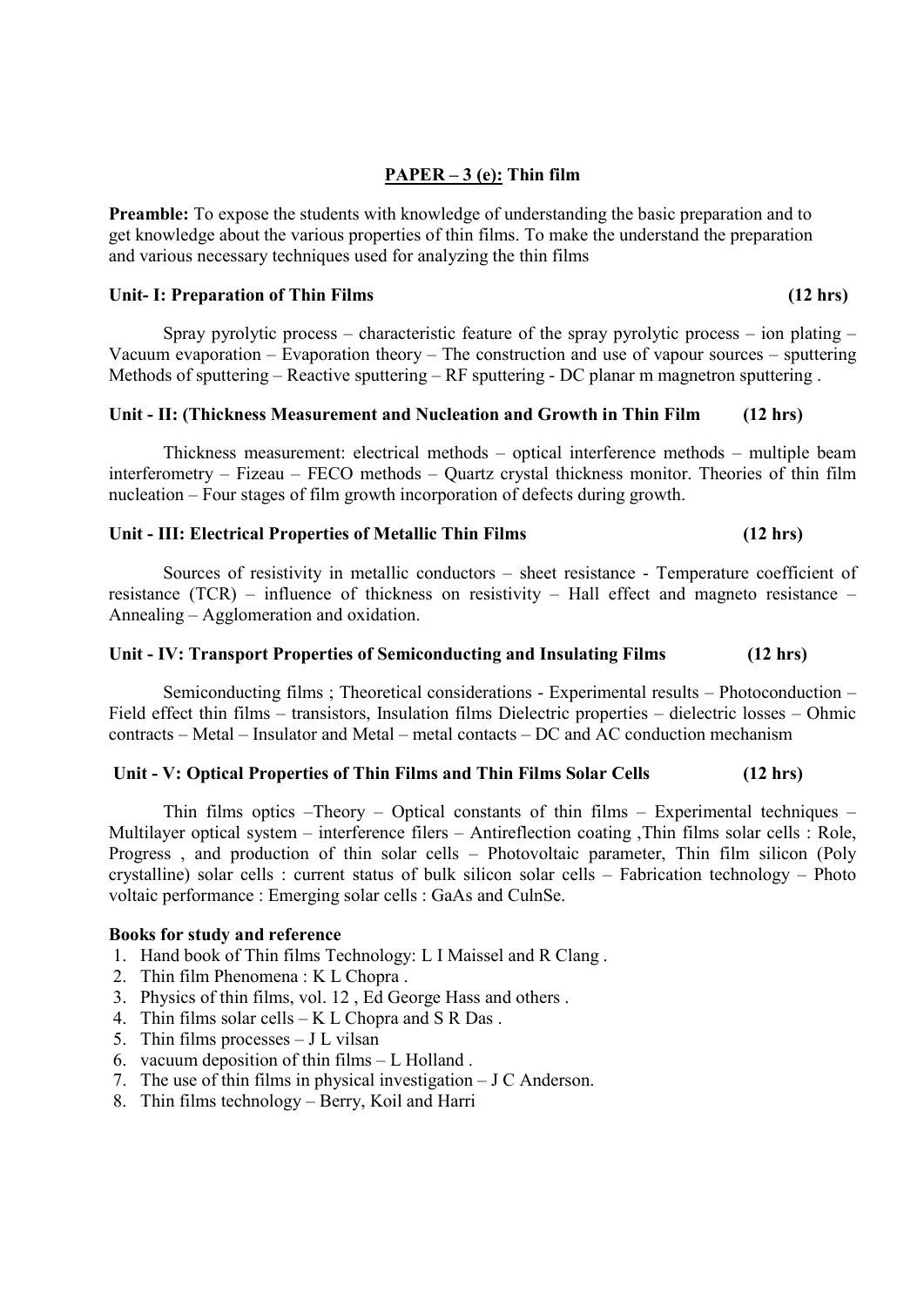# **PAPER – 3(f): ELECTRONIC STRUCTURE CALCULATION**

**Preamble:** To introduce knowledge on electronic structure calculation. To make the students to understand basic concepts, various analysis on natural bond Orbitals, normal coordinates and different experimental methods

## **Unit – I: FTIR Raman Spectra (12 hrs)**

 Normal modes of vibration – Group frequencies – Origin of Infrared and Raman spectra – Infrared and Raman activity – IR and Raman spectral characteristics – FTIR and Raman spectra and their interpretation – Factors affecting Vibrational spectra - Hydrogen bonding – Structure elucidation using IR and Raman spectra – Resonance Raman scattering – Vibrational spectra of aromatic molecules

## **Unit – II: Quantum Chemical Computation (12 hrs)**

 Molecular Orbital Theory - Basis set – Electronic structure methods – Semi empirical methods – *Ab initio* methods - density functional theory methods - Z-matrix – geometry optimization – Harmonic Vibrational analysis – Atoms in molecules charges and Bond order – Potential energy surface – Mullican population analysis – Vibrational circular dichroism intensities – Software: MOPAC, Gaussian

## **Unit – III: Natural Bond Orbital Analysis (12 hrs)**

 Natural bond orbitals and one-particle density matrix – Atomic eigenvectors – Natural atomic orbitals and natural population analysis – Bond eigenvectors – natural hybrids and natural bond orbitals – Natural localized molecular orbitals – Hyperconjugative interaction in NBO analysis. **Unit – IV: Normal Coordinate Analysis (12 hrs)** 

Classical theory of molecular vibrations – Construction of force constant matrix  $F -$  Internal coordinates in force field calculations – Theory of lattice vibrations – Scale factor calculation – Intensity calculation – Natural internal coordinates – MOLVIB software: General structure input data – Control parameters

## Unit – V: Experimental Techniques (12 hrs)

 IR spectrometer instrumentation – IR sources – Sample handling techniques – IR detectors – FTIR spectrometer – FTIR Raman spectrometer – Sample handling techniques – Laser exciting sources – Raman detectors – SERS techniques.

# **BOOKS FOR REFERENCE**

- 1. Brain Smith, Infrared Spectral Interpretation A Systematic Approach , CRC Press, New York, (1999)
- 2. G.Aruldhas, Molecular structure and spectroscopy, prentice-Hall of India (P) Ltd., New Delhi-1110001, (2001).
- 3. G.Socrates, Infrared characteristic group frequencies, John Wiley & Sons, New York, (1980)
- 4. Ira N.Levine, Quantum chemistry V Ed., Prentice Hall International, Inc., London (2003).
- 5. Alan E. Reed et al., Chem. Rev. 88 (1988) 899-906.
- 6. Tom Sundius, MOLVIB User's guide Ver. 2, Helsinki (June 2002)
- 7. Robert M. Silverstein et al., Spectrometric identification of organic compounds, John Wiley & Sons, Inc., New York, (2003).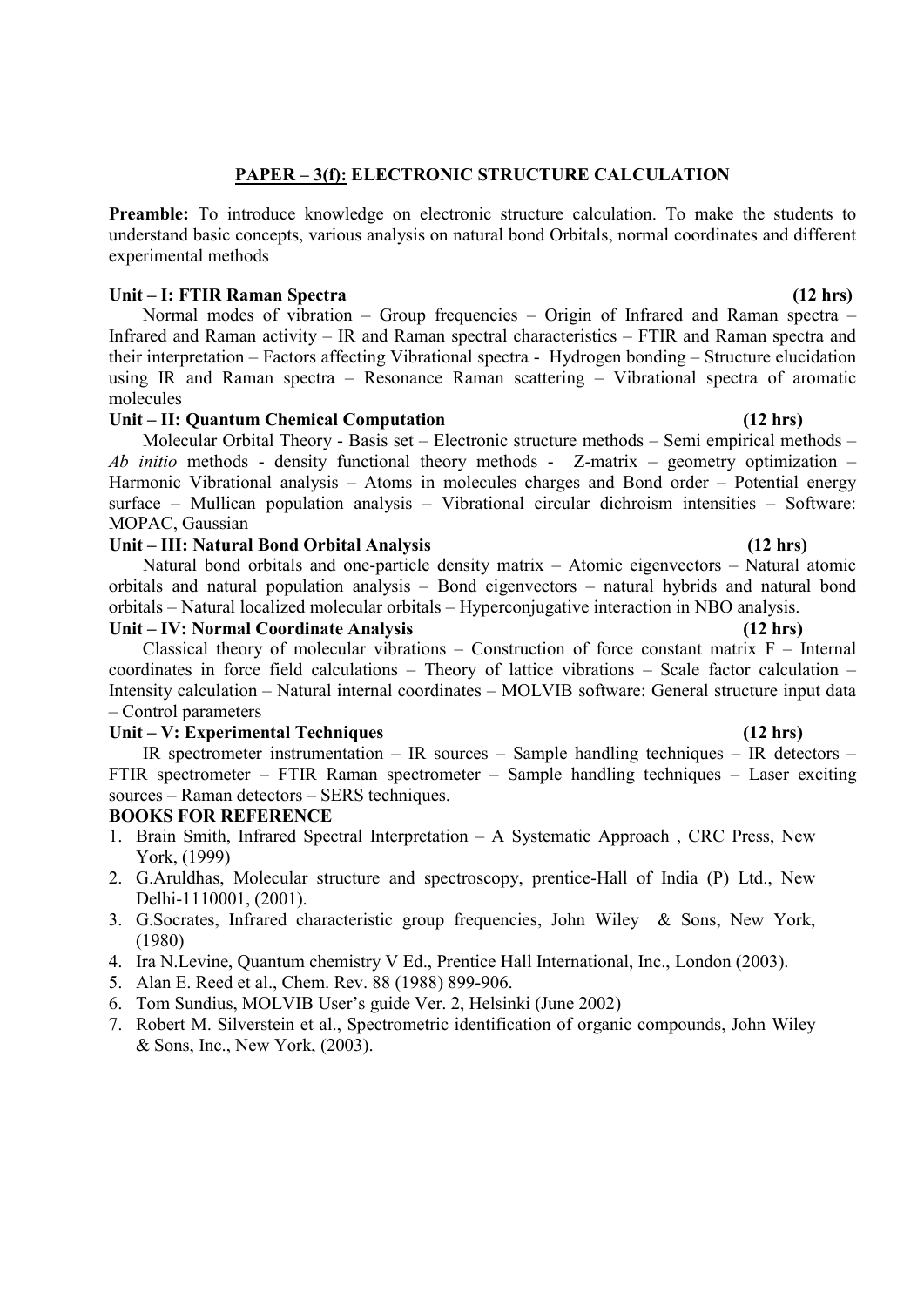## **PAPER – 3(g) : NONLINEAR DYNAMICS**

**Preamble:** To understand the basic concepts of nonlinear dynamics. This course provides knowledge about the effects of nonlinearity on dynamical systems

### **Unit – I: Nonlinearity, linear and nonlinear oscillators (12 hrs)**

Dynamical systems - linear and nonlinear forces - Mathematical implications of nonlinearlty - Working definition of nonlinearity - Effects of nonlinearity-Linear oscillators and predictability - Damped and driven nonlinear oscillators.

## Unit – II: Equilibrium points, bifurcations and chaos (12 hrs)

Equilibrium points - General criteria for stability – Classification - Some simple bifurcations - Saddle node, pitch fork, transcritical and Hopf bifurcations - Discrete dynamical systems - Logistic map - Equilibrium points and their stability - period doubling phenomenon - chaos.

### Unit – III: Chaos in nonlinear electronic circuits **(12 hrs)** (12 hrs)

Linear and nonlinear circuit elements - nonlinear circuits - Chua's diode - Autonomous case - Bifurcations and chaos - Chaotic dynamics of MLC circuit-Analogue circuit simulation - Some other useful nonlinear circuit - Colpitt's oscillator.

### Unit – IV: Fractals (12 hrs)

Self similarity - Properties and examples of fractals - Fractal dimension - Construction and properties of some fractals-Middle one third cantor set-Koch curve - Sierpinski triangle-Julia set - Mandelbrot set - Applications of fractals.

### **Unit – V: Solitons (12 hrs)**

Linear waves - Linear non dispersive wave propagation - Linear dispersive wave propagation - Nonlinear dispersive systems - Korteweg de vries equation - solitary and cnoidal waves - Numerical experiments of Zabusky and Kruskal - birth of solitons - Properties of solitons - applications of solitons.

### **Book For Study:**

Nonlinear dynamics, Integr ability, Chaos, Patterns, M. Lakshmanan and S.Rajasekar, Springer, Berlin, 2003.

### **Books for Reference:**

- 1. Chaos in nonlinear oscillator, controlling and synchronization, M.Lakshmanan and K.Murali (World Scientific, Singapor,1997.)
- 2. Deterministic chaos, H.G.Schuster, (Verlag,Weinheim,1998.)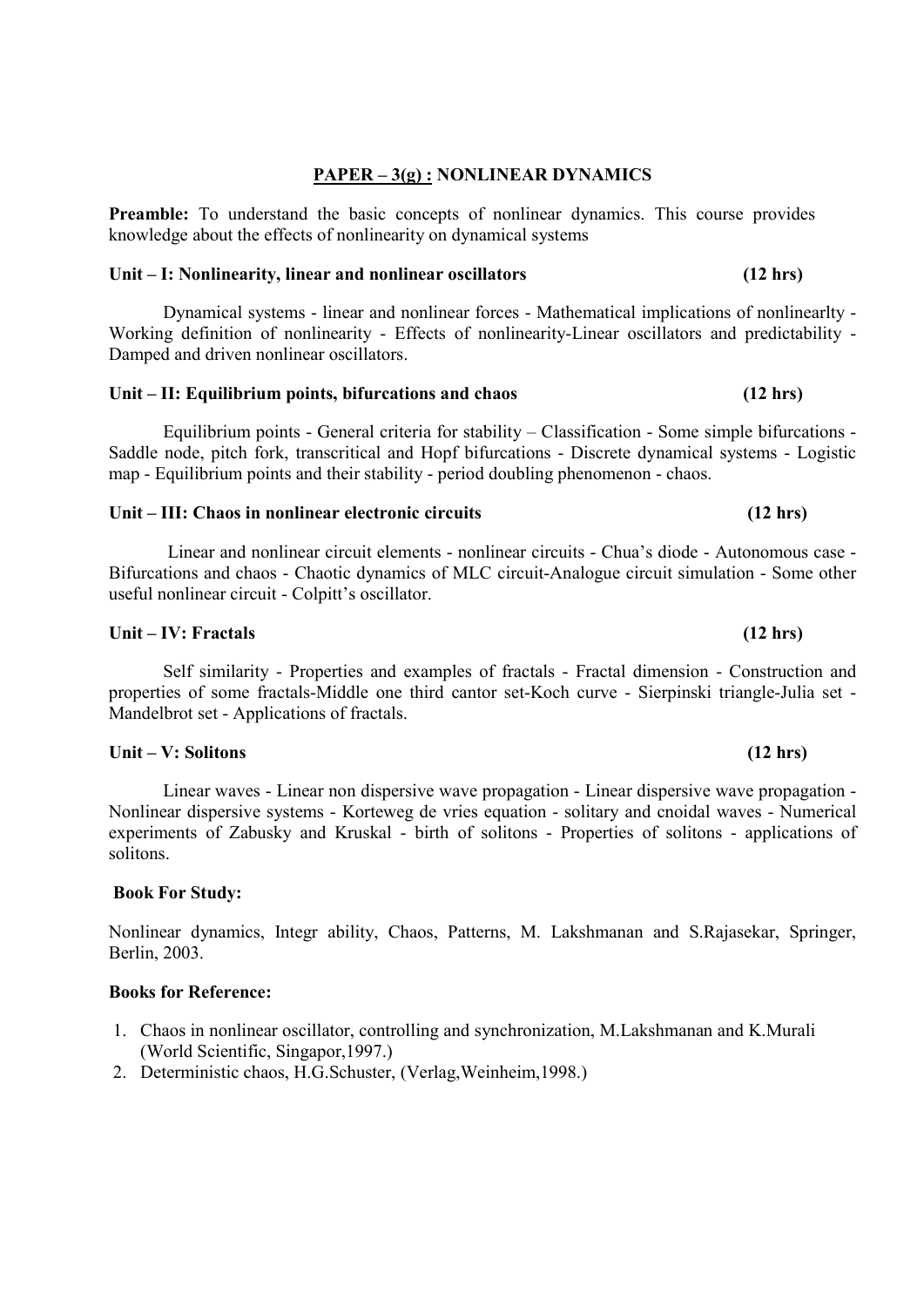## **PAPER – 3(h): MEDICAL PHYSICS**

**Preamble:** To study the basic concepts of medical physics. To make the students to understanding the concepts of Physics in lungs and breathing, sound in medicine, light in medicine, physics of diagnostic X-rays and cardio vascular systems.

### Unit - I: The Physics of the Lungs and Breathing (12 hrs)

The Airways– How the blood interact – Measurement of Lung Volumes – Pressure, Airflow, Volume Relationships of the Lungs – Physics of the Alveoli – The Breathing Mechanism – Airway Resistance – work of Breathing – Physics of some common Lung Diseases. Electricity within the Body: Electric signals – from the Heart (Electro Cardiogram) – From the Brain (Electro encephalogram) – From the Eye (Electro retinogram and electrooculogram) – Magnetic signals from Heart and Brain (Magnetocardiogram and Magnetoencephalogram) – Current Research involving electricity in the body.

### **Unit – II: Sound in Medicine (12 hrs)**

 General properties of sound, the body as a drum (percussion in medicine) – The stethoscope – ultrasound pictures of the body – ultrasound to measure motion – physiological effects of ultrasound in therapy – the production of speech – Physics of the ear and hearing : The outer ear – the middle ear – the inner ear – sensitivity of the ears – testing your hearing – deafness and hearing aids

# Unit – III: Light in Medicine (12 hrs)

Measurement of light and its units – applications of visible light in medicine – applications of ultraviolet and infrared light in medicine – Lasers in Medicine applications of microscopes in medicine – Physics of eye and vision: Focusing elements of the eye – some other elements of the eye – the retina – the light detector of the eye – how sharp are your eye? Optical illusions and related phenomena – defective vision and its correction – colour vision and chromatic aberration – instruments used in ophthalmology.

## **Unit – IV: Physics of Diagnostic X-Rays (12 hrs)**

Production of X-ray beam – how X-ray are absorbed – making an X-ray image – radiation to patients from X-rays – producting live X-ray images – fluoroscopy – X-ray slices of the body – radiographs taken without film Physics of Radiation Therapy: The dose units used in radiotherapy – the red and the gray – principles of radiation therapy – a short course in radiotherapy planning – megavoltage therapy – short distance radiotherapy or brachytherapy other radiation sources – closing thought of radiotherapy.

## Unit – V: Physics of the Cardiovascular System (12 hrs)

Major Components of the Cardiovascular system  $- O_2$  and  $CO_2$  Exchange in the Capillary system – Work done by the Heart – Blood pressure and its measurement Transmural Pressure– Bernoulli's Principle – Blood flow – Heart Sounds – Cardiovascular Diseases – Functions of Blood Cardiovascular Instrumentation: Biopotentials of the Heart – Electrodes – Amplifiers – Patient Monitoring – Defibrillators – Pacemakers **BOOK FOR STUDY** 

*Medical Physics*–John R.Cameron & James G.Skofronick (John Wiley&Sons, New York1978)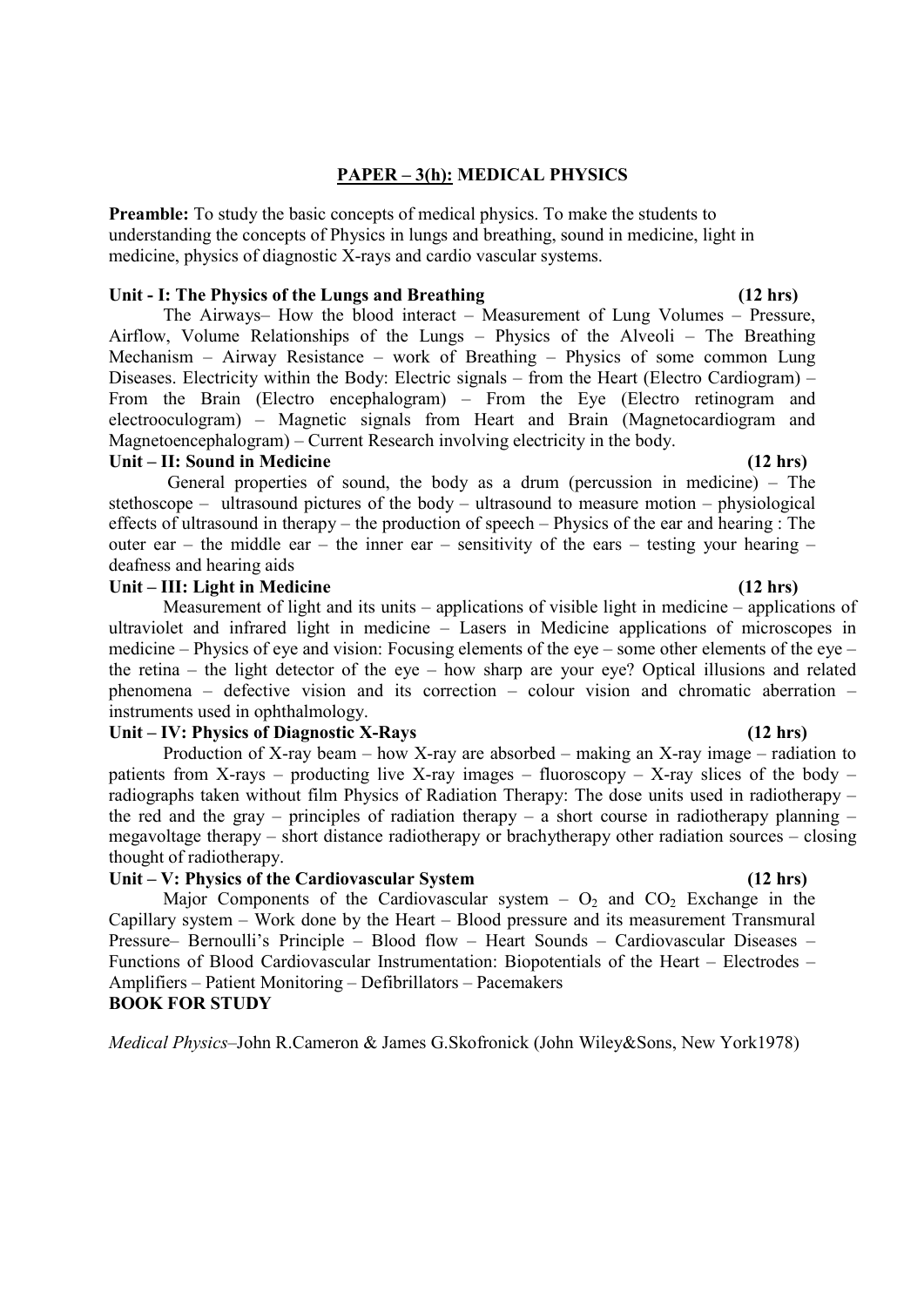# **PAPER – 3(i): RADIATION PHYSICS**

**Preamble:** To teach the students about the basic concepts of radiation physics. To impart knowledge on radiation and interaction, principles of radiation detection and measurement, radiation therapy techniques, diagnostic radiology and radiation protection.

### Unit-I: Radiation and Interactions (12 hrs)

Interaction of Electromagnetic radiation with matter – Photoelectric and Compton process – pair production – interaction of particles with matter – neutrons – heavy ions – nuclear reactions and production of radioisotopes – radiation sources – natural and artificial radio active for medical applications – Bethe- Bloch formula.

## **Unit – II: Principles of Radiation Detection and Measurement (12 hrs)**

Radiation units and definitions – G.M. Counter – Scintillation detectors – Solid state detectors – Photofilm method - Pocket dosimeter – TLD - FBX dosimeters.

### **Unit – III: Radio Therapy Techniques (12 hrs)**

Telegamma unit – accelerators for therapy – Iridium and cobalt needles – preparation of tracers and labeled compound – uses of radioisotopes (Gamma and beta) in brachytherapy. Dosimetry in medical applications – beta particles dose computation for biological models – dosimetry of internally administered isotopes Principles and overview of conformal radiotherapy, SRS, SRT and **IMRT** 

### **Unit – IV: Diagnostic Radiology (12 hrs)**

The physical basis of diagnostic radiology – the diagnostic X-ray tube – electrical circuits – rating of the x-ray unit – factors on which quality and quantity of x-ray production depends – geometric factor which influences the radiographic image – fluoroscopy – tomography – radio isotopes in clinical medicine – rectilinear scanner – gamma camera.

### **Unit – V: Radiation Protection (12 hrs)**

 Philosophy behind radiation protection – basic concepts of MPD – recent ICRP recommendations – tissues at risk – risk factor – evaluation of internal and external radiation hazards – transport and waste disposal of radioactive materials.

## **REFERENCES**

- 1. Meredith and Massay. "Fundamental Physics of Radiology", John Wright & Sons Jones M.E. and Cunningham J, "Physics of Radiology", Charles C. Thomas, USA, 1984.
- 2. Knoll, "Radiation Detection and Measurement", John Wiley and Sons, New York, 1982.
- 3. Mould R.F, "Radiation Protection", Adam Hilger's Boston, 1985.
- 4. Govindarajan K.N, "Advanced Medical Radiation Dosimetry", Prentice Hall of India, New Delhi, 1992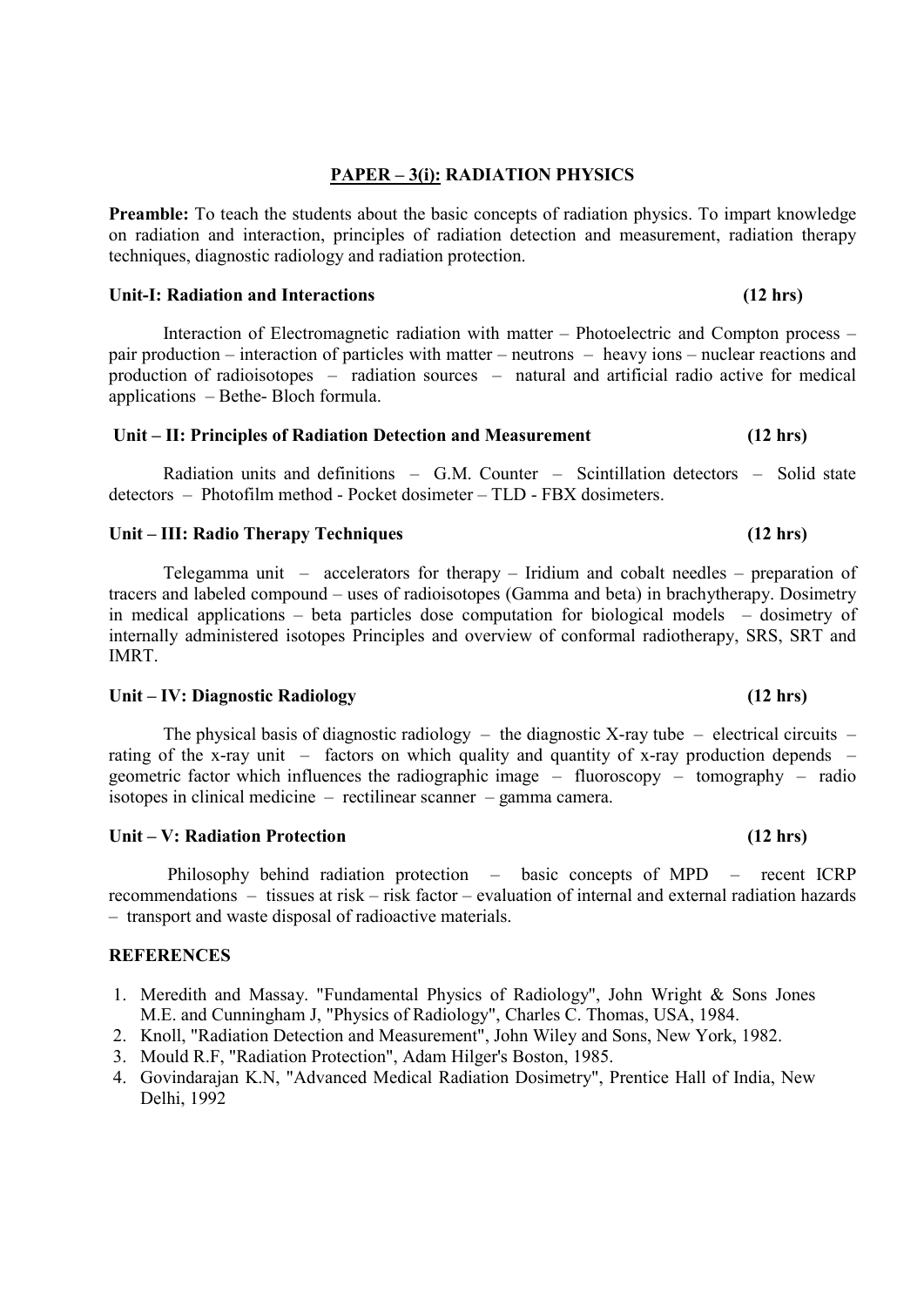# **PAPER- 3(j) : ALTERNATIVE ENERGY CONVERSION DEVICES**

**Preamble:** To introduce knowledge on alternative energy sources. To introduce the importance and overview of alternate energy sources. To make the students learn the basics of various energy conversion devices

## **Unit – I: Introduction and Overview of Alternative Energy Sources and Utilization (12 hrs)**

 Global energy budget – origins of fossil fuels – Principles of energy conversion: thermodynamic first and second laws – the Carnot cycle – Solar energy: Solar intensity and spectrum – global solar energy potential and current level of utilization – Photovoltaic: history – principles and theoretical limits – Solar cells and modules – semiconductor materials – single and multiple layer p-n junction diodes – Solar cells and modules – maximum power output – energy efficiency – quantum efficiency – Solar cells: characterization and modeling – Photovoltaic utilization.

### **Unit – II: Fundamentals of Electrochemistry and Electrode Kinetics (12 hrs)**

Charge transfer reaction and reaction kinetics – Third-generation solar cells: dye-sensitized photocell – organic/polymer solar cell-Fuel cells: overview of types – basic operation and performance – Fuel cells: catalysis – Fuel cells: charge and mass transport – PEM fuel cells' Molten carbonate fuel cells – Solid oxide fuel cells – Overview of fuel cell systems: fuel-cell stack and thermal management.

## **Unit – III: Hydrogen as a Renewable Energy Source (12 hrs)**

Sources of Hydrogen, Fuel cell – Principle of working – construction and applications – Fuel for Vehicles – Hydrogen Production: Direct electrolysis of water, thermal decomposition of water, biological and biochemical methods of hydrogen production – Storage of Hydrogen: Gaseous, Cryogenic and Metal hydride – Environmental impact.

# Unit – IV: Batteries (12 hrs)

Primary and Secondary batteries - principles and application – Lithium batteries, Lithium ion and polymer batteries. Super-capacitors: principles and working, electrode materials synthesis process, fabrication of the devices and their applications.

## **Unit – V: Biomass Utilization (12 hrs)**

Biodiesel and ethanol, Biomass utilization, Nuclear Energy: Potential of Nuclear Energy, International Nuclear Energy Policies and Regulations. Nuclear Energy Technologies – Fuel enrichment, Different Types of Nuclear Reactors, Nuclear Waste Disposal, and Nuclear Fusion.

## **REFERENCES:**

- 1. Renewable Sources of Energy and Conversion Systems: N.K.Bansal and M.K.Kleeman.
- 2. Principles of Thermal Process : Duffie -Beckman
- 3. Solar Energy Handbook: Kreith and Kreider (McGrawHill)
- 4. Solar Cell : Marteen A. Green
- 5. Solar Hydrogen Energy Systems -T. Ohta (Ed.) (Pergamon Press)
- 6. Hydrogen Technology for Energy D.A.Maths (Noyes Data Corp.)
- 7. Handbook : Batteries and Fuel cell Linden (Mc.Graw Hill)
- 8. Batteries Volume (I) and (II) Collins
- 9. Fuel Cell Fundamentals :O'Hayre, Suk-Won Cha, Whitney Colella, and Fritz B. Prinz, 2nd ed, John Wiley & Sons, New York.
- 10. Energy Storage Materials: S.Selladurai Proceedings, 2010
- 11. Practical Photovoltaics: Electricity from Solar Cells, 3rd Ed.Richard J. Komp, Aatec Publications, Ann Arbor, MI, 2002